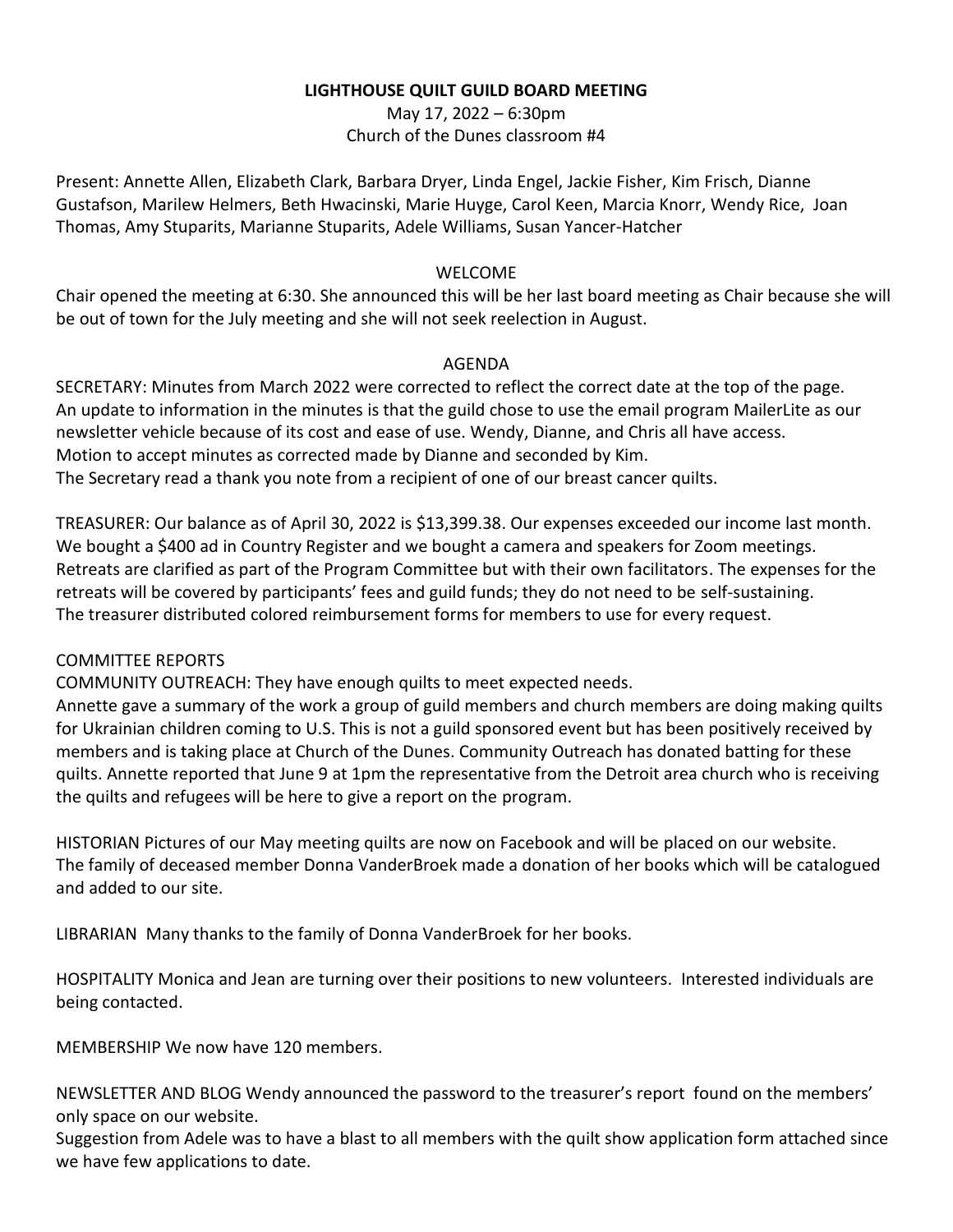Question: Having moved to a digital newsletter before the expiration of the year, will we reimburse those who paid to have it paper mailed to them? No, we have used up all their funds with postage already. Carol and Susan will personally speak to the few who have been receiving paper newsletters.

PROGRAMS Our June speaker is Rhonda Pierce, rep for Schmetz needles. Lakeshore Sewing will be our vendor Because the program committee members will be involved with setting up for the presentation and our vendor, Barb D will host Rhonda for dinner..

Programs has a dynamite presenter for our joint meeting with PALS in September 2023 when Lighthouse Quilt Guild hosts. It will be Sally Manke from Arcadia, MI. See her website at sallymanke.com. If we dispense with tables, both guilds can fit into our meeting space at Church of the Dunes. Her workshop will also be held in one of the church rooms. Programs inquired about who pays vendor expenses should we have a vendor at our meeting. Response, the vendor does.

Program Tuition Reserve funds in treasurer's report were initiated for two reasons: first, as an incentive for recruiting executive board and program committee leadership; and second, to encourage leadership to participate in workshops. It was not meant as a reward. Since many board members agreed with Marianne that all board members are leaders in the guild and should be eligible for these funds when taking a workshop, Barb D made the following motion: Because there is sufficient balance in the Program Tuition Reserve fund and because the workshop is the last one this fiscal year, the motion is made that any board member may take the July workshop at board expense. Seconded by Susan. Vote was 9 Yea and 6 No. It expires August 2022 Will we refund workshop cost to board members already signed up? Yes.

PUBLICITY Dianne has taken two actions toward increasing our membership: 1. She placed posters in Field's Fabrics, Spring Lake and Lakeshore Sewing, Muskegon inviting interested people who sew to hear our June guest speaker, Rhonda Pierce for Schmetz Needles. 2. She has sent a letter to non-attending members inviting them to return. She has not received any response.

QUILT SHOW Our quilt show raffle tickets are not selling as expected. Jackie asked if we should consider what some other guilds do: each member is automatically given a certain number of raffle tickets to sell, buy, or return. No action.

Please put the price of the raffle tickets in the newsletter.

EXTRA EXTRA READ ALL ABOUT IT Next year our quilt show will take place at Grand Haven Christian School at the corner of Ferry St. and Grant St. because we are losing display space at St. Patrick's Catholic Church on U.S.31 in Grand Haven. We hope to have printed bookmarks or something to hand out at this year's show to notify the public of the change.

TAKE-A-CHANCE Adele clarified what she will include as prizes from the stash of gifts she was given when she accepted the position.

# OLD BUSINESS

POLICIES AND PROCEDURES Members are asked to read the entire document and send comments to Barb via email in preparation for a vote in July and be implemented in the next fiscal year.

Barb suggested two major changes. First, she is hesitant to include job descriptions in the P&P as we have done because it makes the document long and unwieldly. She suggests each committee have a document describing jobs expected but only have it referred to in this document. Second, she suggests we return to a practice mentioned in this document but not practiced of late: have a joint board meeting of outgoing and incoming committee chairs after the August election/general meeting but before the September meeting. Board members would hand off committee records of the previous year, exchanging information for a smooth transition.